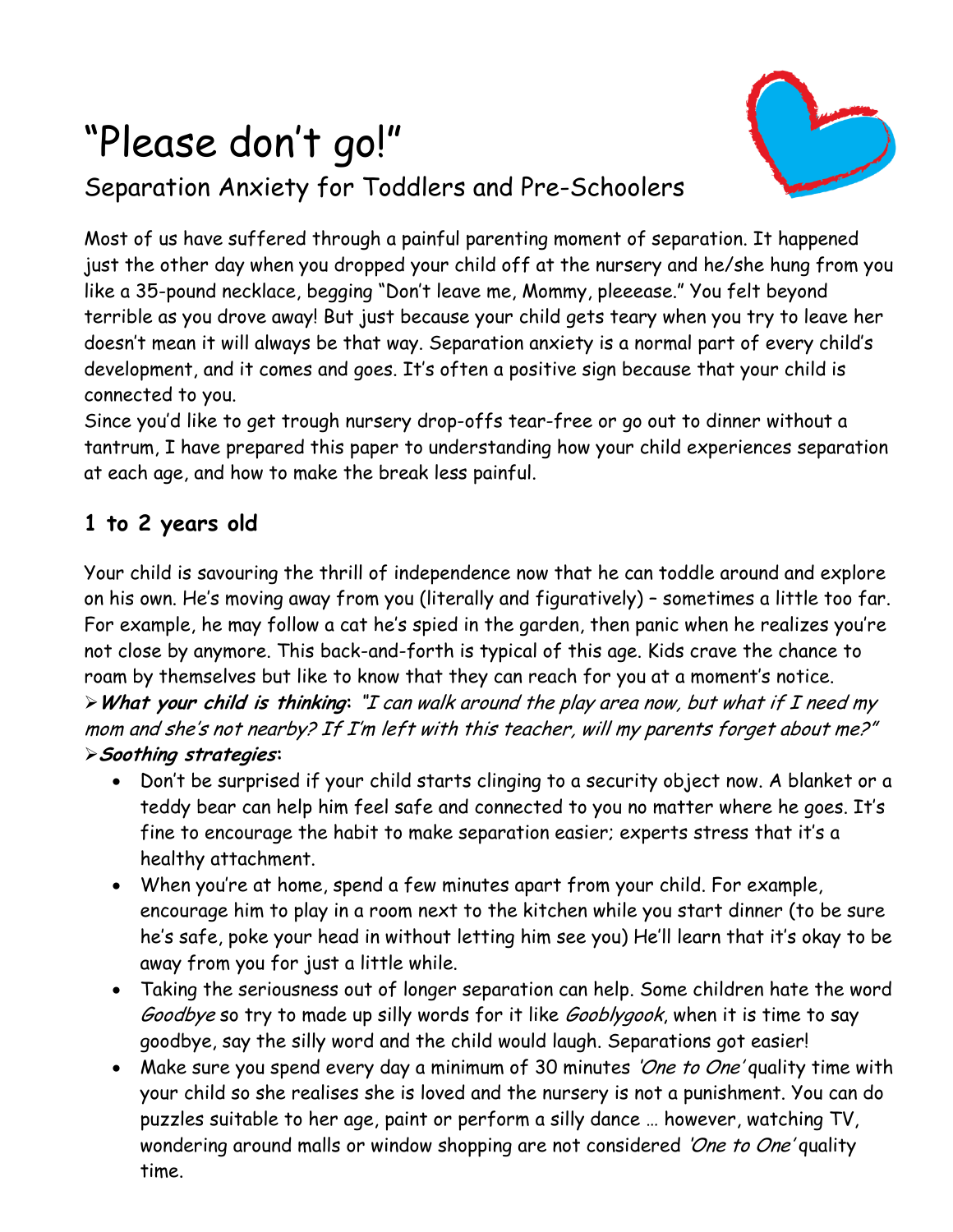## **3 to 4 years old**

Children are starting to feel more self-sufficient and in control of their surroundings at this stage. But heading off to preschool or nursery can be overwhelming for a child and make her pine for her parents even more. For some kids, this is their first experience with a prolonged separation, so don't panic if it takes few weeks for them to feel comfortable.

**What your child is thinking:** "What if I don't like it here and I feel sad? What if no one comes to pick me up?"

#### **Soothing strategies:**

- Send your child to preschool or day care with a photo key chain attaches to her bag or another reminder at home.
- It is also crucial to follow on to your promises. Be on time to pick up your child, which comforts him because he trusts that you'll be there when you say you will. Try rehearsing goodbyes at home prevent cries of "Don't go!" Have your child be the parent and let her pretend to leave and come back. Being in both roles helps kids see that goodbye isn't forever.
- Make sure you spend every day a minimum of 30 minutes 'One to One' quality time with your child so she realises that she is loved and the nursery is not a punishment. You can ask her to hold your grocery list and help you find the items on the shelves in the supermarket, do puzzles together (you can compete who will finish his puzzle first), paint or perform a silly dance … Don't forget that watching TV and window shopping are not considered 'One to One' quality time!

## **Five wrong ways to say 'GOODBYE'**

- 1. **Sneaking out without saying goodbye** betrays your child's trust and could make future separation worse
- 2. **Lingering in the room** to see whether your child is okay prevents him from becoming absorbed in other activities, which ultimately helps him get over his anxiety.
- 3. **Acting sad** or even showing your worries make your child worry that you're leaving her in an unsafe place.
- 4. **Changing your routine** makes separations harder. Kids count on predictability when it comes to goodbyes, so stick to your rituals and Daily schedule of the homeroom.
- 5. **Getting angry** when your child has trouble saying goodbye will just cause him to cry harder, so don't let your frustration show.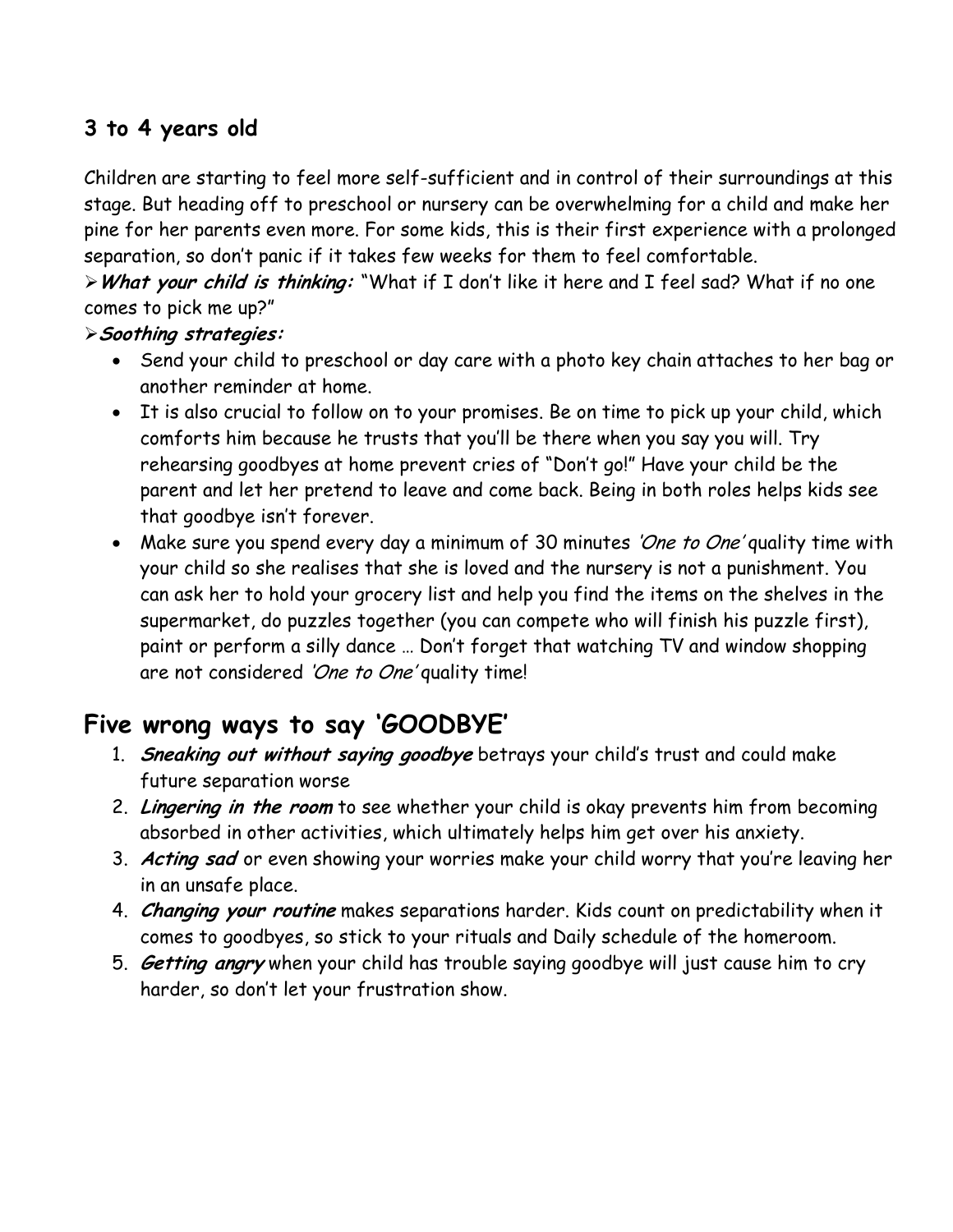## **Is your child too anxious?**

In about 4 percent of the older children, being away from a parent causes intense worry and can interfere with daily life. If a child can't go to school or maintain friendships, and it lasts for more than four weeks, she may have separation anxiety disorder, or SAD. Other warnings signs: Your child is excessively worried that you'll be hurt; she's afraid that a terrible event will separate her from you; she has recurring nightmares about losing you. Fortunately, treatment for SAD is fairly simple (your child makes controlled, gradually longer separations) and has one of the best success rates of all anxiety disorders.

# **STOP Separation Anxiety**

There isn't a wrong or right way for a child to deal with being away from Mom and Dad for the first time. Different children handle separation anxiety in different ways. The better you know your child's separation style, the more you can help him get through the first days.

| Type of child                               | What he's feeling                                                                                                                                                                         | Your response                                                                                                                                                                                                                                        | Our Advise                                                                                                                                                                                                                  |
|---------------------------------------------|-------------------------------------------------------------------------------------------------------------------------------------------------------------------------------------------|------------------------------------------------------------------------------------------------------------------------------------------------------------------------------------------------------------------------------------------------------|-----------------------------------------------------------------------------------------------------------------------------------------------------------------------------------------------------------------------------|
| The Crier<br>$\mathbf{1}$                   | "I'm sad to leave my<br>mom and dad and be<br>alone in a strange<br>place with strangers."                                                                                                | Try not to look<br>worried because<br>children can feel<br>that. Remind your<br>child how much fun<br>he will have and that<br>you'll be back to get<br>him. You can also<br>reassure him that his<br>teachers are there to<br>make him feel better. | If you want some<br>reassurance of your<br>own, call the nursery<br>later to know how<br>your child is doing.                                                                                                               |
| $\overline{2}$<br>The brave<br>(but scared) | "Not going to cry, not<br>going to cry, not<br>going to cry. Not<br>even going to say<br>goodbye because<br>that'll make me cry.<br>Just going to push<br>this fire engine like<br>crazy" | Don't panic if he<br>doesn't say goodbye.<br>he's just trying to<br>hold it together. Say<br>goodbye, but don't<br>pressure him to<br>respond. Don't talk<br>about how you'll miss<br>him it'll make him feel<br>bad.                                | There's a chance he'll<br>completely lose it<br>when he sees you at<br>the end of the day<br>because he's been<br>holding his feelings<br>in. Make sure you<br>spend some relaxing<br>calm bonding time<br>together at home |